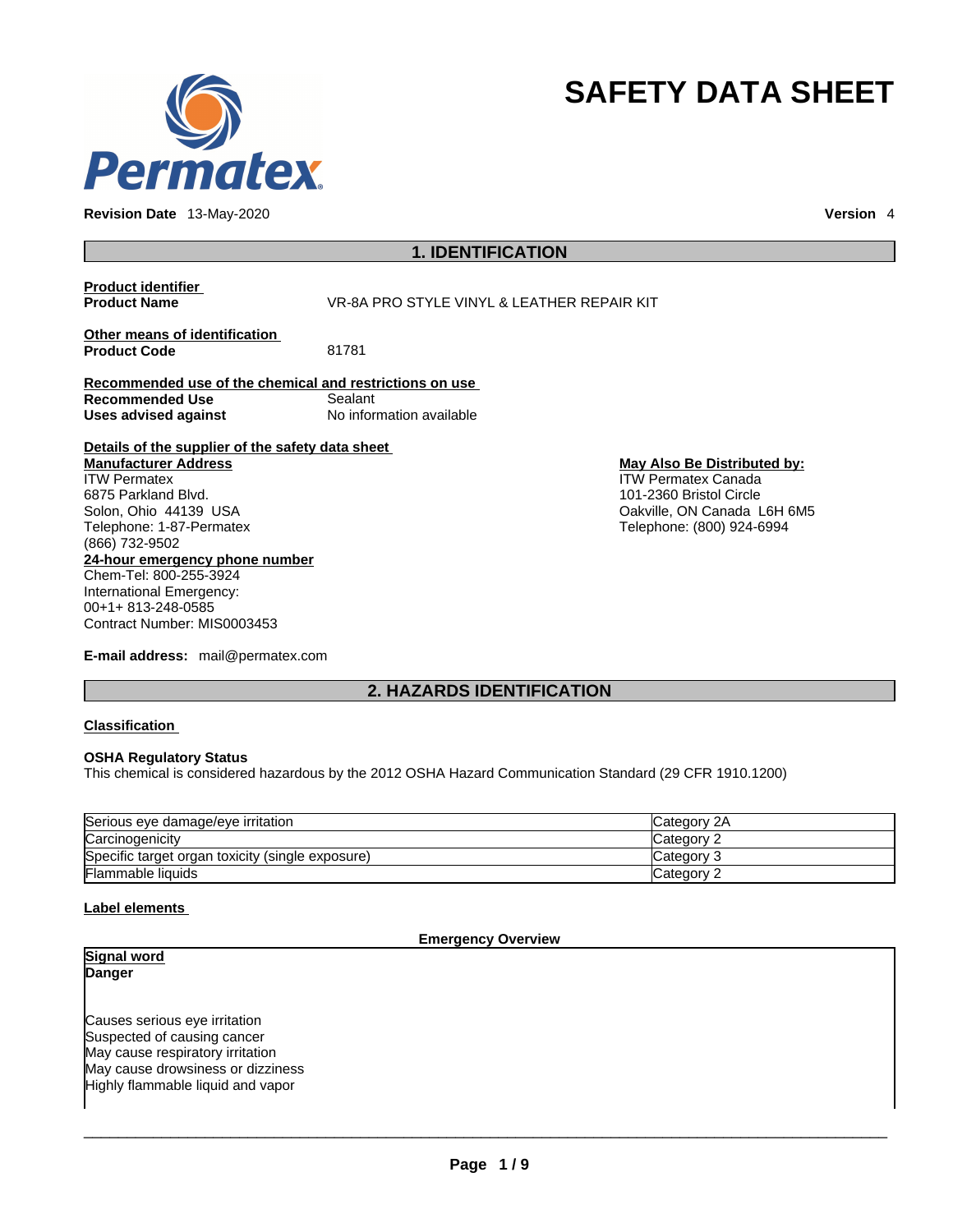

## **Precautionary Statements - Prevention**

Obtain special instructions before use Do not handle until all safety precautions have been read and understood Use personal protective equipment as required Wash face, hands and any exposed skin thoroughly after handling Wear eye/face protection Avoid breathing dust/fume/gas/mist/vapors/spray Use only outdoors or in a well-ventilated area Keep away from heat/sparks/open flames/hot surfaces. - No smoking Keep container tightly closed Ground/bond container and receiving equipment Use explosion-proof electrical/ ventilating/ lighting/ equipment Use non-sparking tools Take precautionary measures against static discharge Keep cool

#### **Precautionary Statements - Response**

IF exposed or concerned: Get medical advice/attention

IF IN EYES: Rinse cautiously with water for several minutes. Remove contact lenses, if present and easy to do. Continue rinsing If eye irritation persists: Get medical advice/attention IF ON SKIN (or hair): Remove/Take off immediately all contaminated clothing. Rinse skin with water/shower IF INHALED: Remove victim to fresh air and keep at rest in a position comfortable for breathing In case of fire: Use CO2, dry chemical, or foam to extinguish.

#### **Precautionary Statements - Storage**

Store locked up Store in a well-ventilated place. Keep container tightly closed

#### **Precautionary Statements - Disposal**

Dispose of contents/container to an approved waste disposal plant

## **Hazards not otherwise classified (HNOC)**

Not applicable

#### **Other Information**

May be harmful if swallowed.

Unknown acute toxicity 0% of the mixture consists of ingredient(s) of unknown toxicity

## **3. COMPOSITION/INFORMATION ON INGREDIENTS**

| <b>Chemical Name</b>             | CAS No   | Weight-%     |
|----------------------------------|----------|--------------|
| <b>ACETONE</b>                   | $57-64-$ | 60<br>30     |
| <b>DROFURAN</b><br><b>I RAHY</b> | 109-99-9 | 30<br>$10 -$ |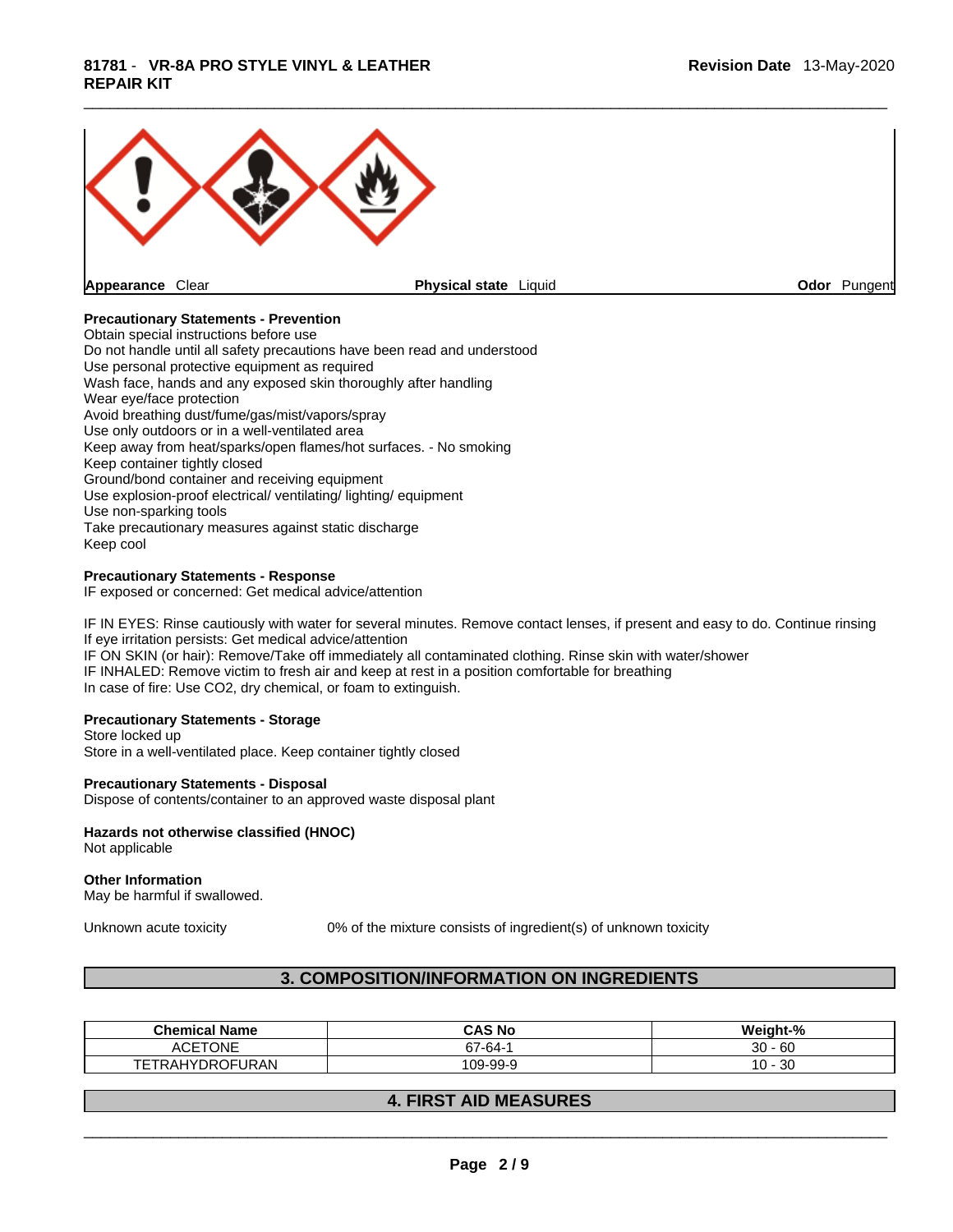### **Description of first aid measures**

| Note to physicians                                          | Keep victim warm and quiet.                                                                                                                        |
|-------------------------------------------------------------|----------------------------------------------------------------------------------------------------------------------------------------------------|
|                                                             | Indication of any immediate medical attention and special treatment needed                                                                         |
| <b>Symptoms</b>                                             | See section 2 for more information.                                                                                                                |
| Most important symptoms and effects, both acute and delayed |                                                                                                                                                    |
| Self-protection of the first aider                          | Ensure that medical personnel are aware of the material(s) involved and take precautions to<br>protect themselves.                                 |
| Ingestion                                                   | IF SWALLOWED:. Do NOT induce vomiting. Never give anything by mouth to an<br>unconscious person. Call a physician.                                 |
| <b>Inhalation</b>                                           | Move victim to fresh air. If breathing is irregular or stopped, administer artificial respiration.<br>Administer oxygen if breathing is difficult. |
| <b>Skin contact</b>                                         | Wash skin with soap and water.                                                                                                                     |
| Eye contact                                                 | In case of contact with substance, immediately flush skin or eyes with running water for at<br>least 20 minutes.                                   |
| <b>General advice</b>                                       | Call 911 or emergency medical service. Remove and isolate contaminated clothing and<br>shoes.                                                      |

## **Suitable extinguishing media**

Dry chemical, CO2, water spray or regular foam, Water spray, fog or regular foam, Use water spray or fog; do not use straight streams

#### **Unsuitable extinguishing media**

CAUTION: All these products have a very low flash point. Use of water spray when fighting fire may be inefficient

#### **Specific hazards arising from the chemical**

Vapors may form explosive mixtures with air. Vapors may travel to source of ignition and flash back. Most vapors are heavier than air. They will spread along ground and collect in low or confined areas (sewers, basements, tanks). Vapor explosion hazard indoors, outdoors or in sewers. Those substances designated with a "P" may polymerize explosively when heated or involved in a fire. Runoff to sewer may create fire or explosion hazard. Substance may be transported hot.

#### **Explosion data**

| <b>Sensitivity to Mechanical Impact</b> | None. |
|-----------------------------------------|-------|
| <b>Sensitivity to Static Discharge</b>  | None. |

#### **Protective equipment and precautions for firefighters**

Move containers from fire area if you can do it without risk.

## **6. ACCIDENTAL RELEASE MEASURES**

#### **Personal precautions, protective equipment and emergency procedures**

| <b>Personal precautions</b>      | ELIMINATE all ignition sources (no smoking, flares, sparks or flames in immediate area).<br>All equipment used when handling the product must be grounded. Do not touch or walk<br>through spilled material. Stop leak if you can do it without risk. |
|----------------------------------|-------------------------------------------------------------------------------------------------------------------------------------------------------------------------------------------------------------------------------------------------------|
| <b>Other Information</b>         | Water spray may reduce vapor; but may not prevent ignition in closed spaces.                                                                                                                                                                          |
| <b>Environmental precautions</b> |                                                                                                                                                                                                                                                       |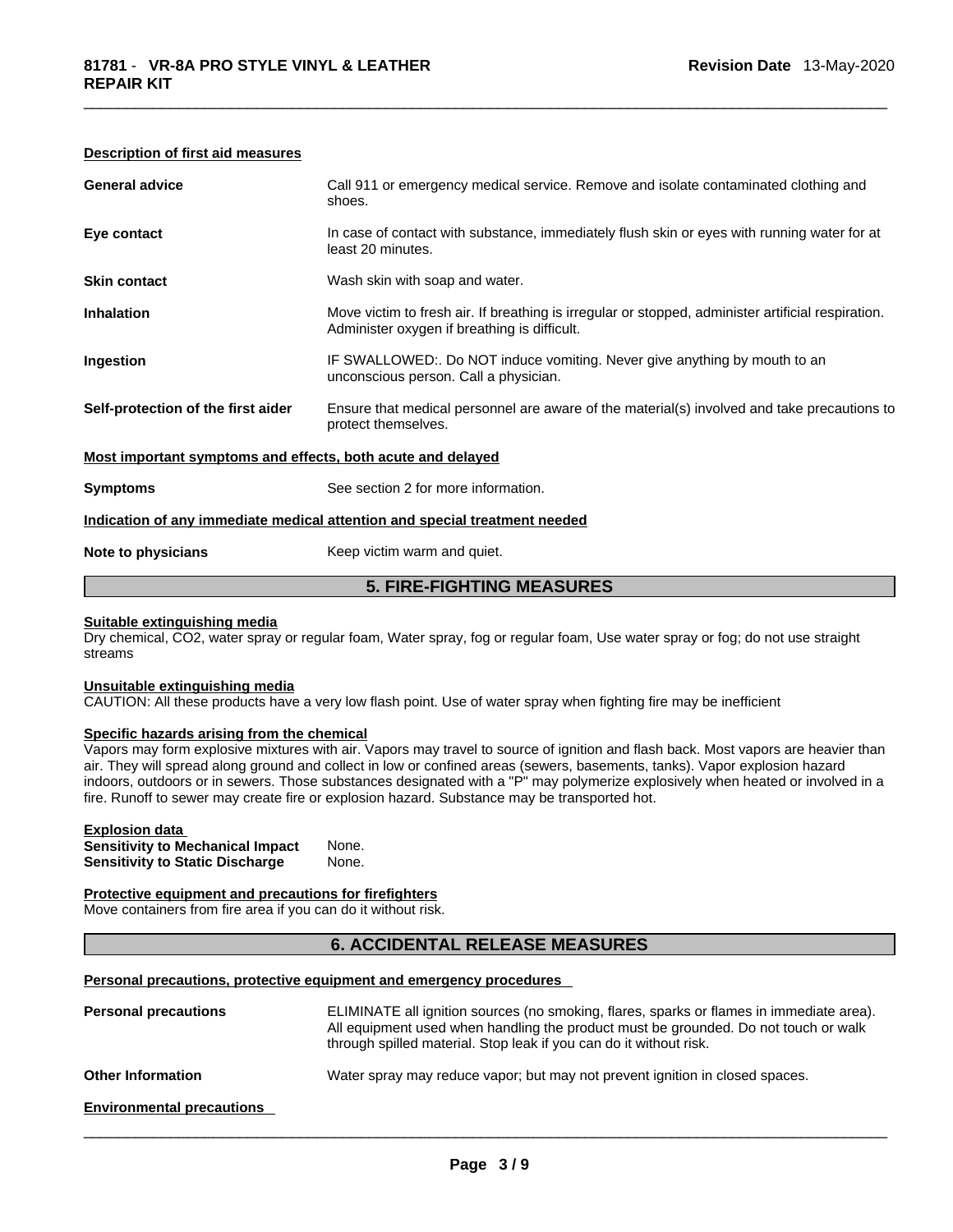| Prevent entry into waterways, sewers, basements or confined areas.<br><b>Environmental precautions</b>                                                                          |                                                                                                                                                                                                                                                                                  |  |  |  |  |
|---------------------------------------------------------------------------------------------------------------------------------------------------------------------------------|----------------------------------------------------------------------------------------------------------------------------------------------------------------------------------------------------------------------------------------------------------------------------------|--|--|--|--|
| Methods and material for containment and cleaning up                                                                                                                            |                                                                                                                                                                                                                                                                                  |  |  |  |  |
| <b>Methods for containment</b>                                                                                                                                                  | A vapor suppressing foam may be used to reduce vapors. Absorb or cover with dry earth,<br>sand or other non-combustible material and transfer to containers.                                                                                                                     |  |  |  |  |
| Methods for cleaning up                                                                                                                                                         | Use clean non-sparking tools to collect absorbed material. Dike far ahead of liquid spill for<br>later disposal.                                                                                                                                                                 |  |  |  |  |
| Prevention of secondary hazards                                                                                                                                                 | Clean contaminated objects and areas thoroughly observing environmental regulations.                                                                                                                                                                                             |  |  |  |  |
|                                                                                                                                                                                 | <b>7. HANDLING AND STORAGE</b>                                                                                                                                                                                                                                                   |  |  |  |  |
| <b>Precautions for safe handling</b>                                                                                                                                            |                                                                                                                                                                                                                                                                                  |  |  |  |  |
| Advice on safe handling                                                                                                                                                         | Handle in accordance with good industrial hygiene and safety practice. Avoid breathing<br>vapors or mists. Avoid contact with skin, eyes or clothing. Wash thoroughly after handling.<br>Wash contaminated clothing before reuse. Use personal protective equipment as required. |  |  |  |  |
| Conditions for safe storage, including any incompatibilities                                                                                                                    |                                                                                                                                                                                                                                                                                  |  |  |  |  |
| <b>Storage Conditions</b><br>Keep away from heat, sparks, flame and other sources of ignition (i.e., pilot lights, electric<br>motors and static electricity). Store locked up. |                                                                                                                                                                                                                                                                                  |  |  |  |  |
| Incompatible materials                                                                                                                                                          | Strong oxidizing agents, Acids, Reducing agents                                                                                                                                                                                                                                  |  |  |  |  |
|                                                                                                                                                                                 | <b>8. EXPOSURE CONTROLS/PERSONAL PROTECTION</b>                                                                                                                                                                                                                                  |  |  |  |  |

#### **Control parameters**

## **Exposure Guidelines** .

| <b>Chemical Name</b>   | <b>ACGIH TLV</b>    | <b>OSHA PEL</b>                         | <b>NIOSH IDLH</b>           |
|------------------------|---------------------|-----------------------------------------|-----------------------------|
| <b>ACETONE</b>         | STEL: 500 ppm       | TWA: 1000 ppm                           | <b>IDLH: 2500 ppm</b>       |
| 67-64-1                | <b>TWA: 250 ppm</b> | TWA: 2400 mg/m <sup>3</sup>             | <b>TWA: 250 ppm</b>         |
|                        |                     | (vacated) TWA: 750 ppm                  | TWA: 590 mg/m <sup>3</sup>  |
|                        |                     | (vacated) TWA: 1800 mg/m <sup>3</sup>   |                             |
|                        |                     | (vacated) STEL: 2400 mg/m <sup>3</sup>  |                             |
|                        |                     | The acetone STEL does not apply         |                             |
|                        |                     | to the cellulose acetate fiber          |                             |
|                        |                     | industry. It is in effect for all other |                             |
|                        |                     | sectors.                                |                             |
|                        |                     | (vacated) STEL: 1000 ppm                |                             |
| <b>TETRAHYDROFURAN</b> | STEL: 100 ppm       | TWA: 200 ppm                            | IDLH: 2000 ppm              |
| 109-99-9               | TWA: 50 ppm         | TWA: 590 mg/m $3$                       | TWA: 200 ppm                |
|                        | S*                  | (vacated) TWA: 200 ppm                  | TWA: 590 mg/m $3$           |
|                        |                     | (vacated) TWA: 590 mg/m <sup>3</sup>    | STEL: 250 ppm               |
|                        |                     | (vacated) STEL: 250 ppm                 | STEL: 735 mg/m <sup>3</sup> |
|                        |                     | (vacated) STEL: $735 \text{ ma/m}^3$    |                             |

*NIOSH IDLH Immediately Dangerous to Life or Health* 

**Other Information** Vacated limits revoked by the Court of Appeals decision in AFL-CIO v.OSHA, 965 F.2d 962 (11th Cir., 1992).

## **Appropriate engineering controls**

**Engineering Controls** Showers

Eyewash stations Ventilation systems

## **Individual protection measures, such as personal protective equipment**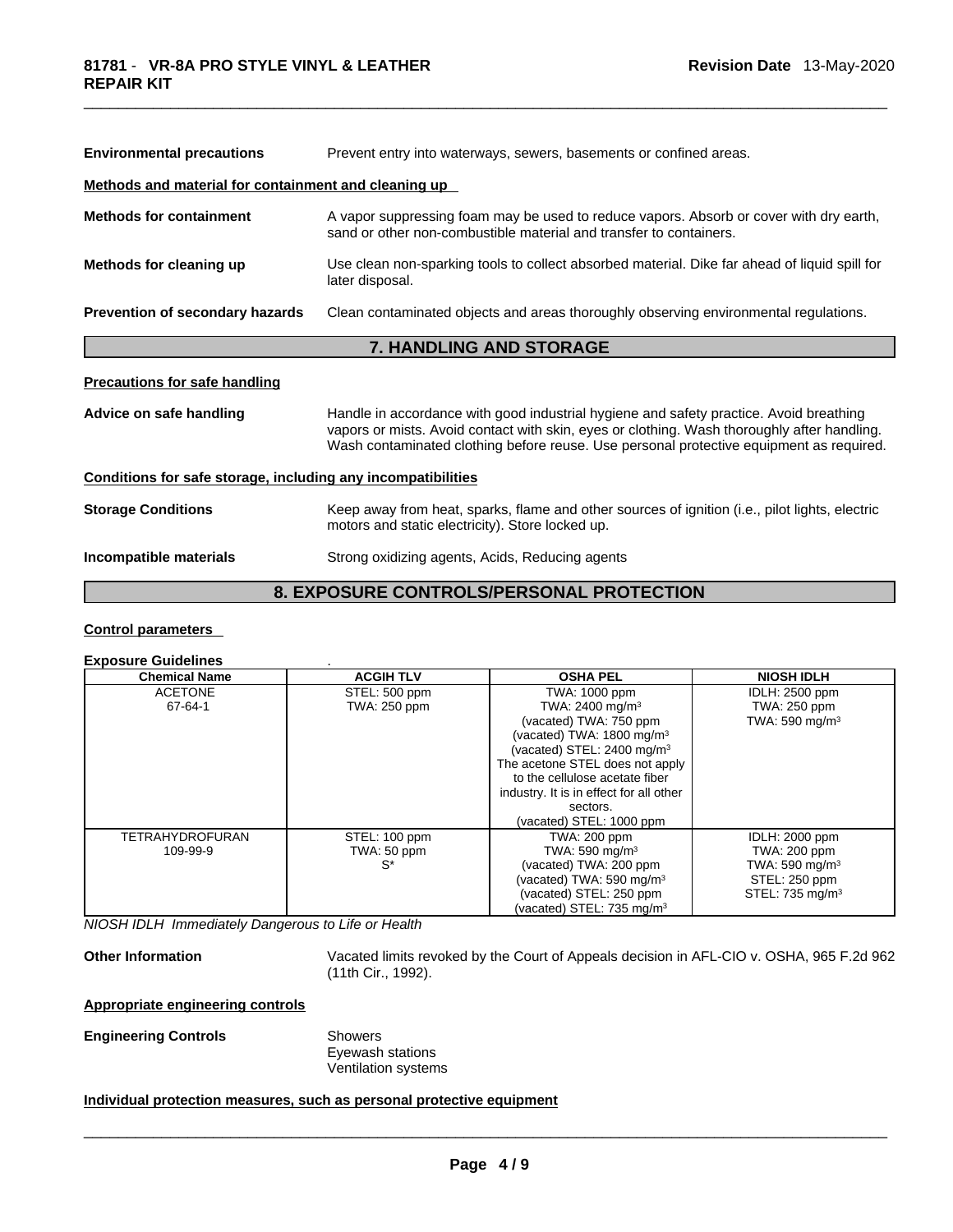|                                       | <b>Eye/face protection</b>    | Wear safety glasses with side shields (or goggles).                                                                                             |  |  |
|---------------------------------------|-------------------------------|-------------------------------------------------------------------------------------------------------------------------------------------------|--|--|
|                                       | Skin and body protection      | Wear protective natural rubber, nitrile rubber, Neoprene™ or PVC gloves.                                                                        |  |  |
|                                       | <b>Respiratory protection</b> | Use NIOSH-approved air-purifying respirator with organic vapor cartridge or canister, as<br>appropriate.                                        |  |  |
| <b>General Hygiene Considerations</b> |                               | Handle in accordance with good industrial hygiene and safety practice. Regular cleaning of<br>equipment, work area and clothing is recommended. |  |  |

# 9. PHYSICAL AND CHEMICAL PROPERTIES

| 9.1. Information on basic physical and chemical properties |                          |                  |
|------------------------------------------------------------|--------------------------|------------------|
| <b>Physical state</b>                                      | Liquid                   |                  |
| Appearance                                                 | Clear                    |                  |
| Odor                                                       | Pungent                  |                  |
| <b>Odor threshold</b>                                      | No information available |                  |
|                                                            |                          |                  |
| <b>Property</b>                                            | <b>Values</b>            | Remarks • Method |
| рH                                                         | No information available |                  |
| Melting point / freezing point                             | No information available |                  |
| Boiling point / boiling range                              | °C / 135 °F<br>57        |                  |
| <b>Flash point</b>                                         | -18 °C / 0 °F            | Tag Closed Cup   |
| <b>Evaporation rate</b>                                    | No information available |                  |
| Flammability (solid, gas)                                  | No information available |                  |
| <b>Flammability Limit in Air</b>                           |                          |                  |
| <b>Upper flammability limit:</b>                           | No information available |                  |
| Lower flammability limit:                                  | No information available |                  |
| Vapor pressure                                             | No information available |                  |
| <b>Vapor density</b>                                       | >1                       | $Air = 1$        |
| <b>Relative density</b>                                    | 0.94                     |                  |
| <b>Water solubility</b>                                    | Slightly soluble         |                  |
| Solubility(ies)                                            | No information available |                  |
| <b>Partition coefficient</b>                               | No information available |                  |
| <b>Autoignition temperature</b>                            | No information available |                  |
| <b>Decomposition temperature</b>                           | No information available |                  |
| <b>Kinematic viscosity</b>                                 | No information available |                  |
| <b>Dynamic viscosity</b>                                   | No information available |                  |
| <b>Explosive properties</b>                                | No information available |                  |
| <b>Oxidizing properties</b>                                | No information available |                  |
|                                                            |                          |                  |
| <b>Other Information</b>                                   |                          |                  |
| Softening point                                            | No information available |                  |
| <b>Molecular weight</b>                                    | No information available |                  |
| <b>VOC Content (%)</b>                                     | 67.0154                  |                  |
| <b>Density</b>                                             | No information available |                  |
| <b>Bulk density</b>                                        | No information available |                  |
| <b>SADT</b> (self-accelerating                             | No information available |                  |
| decomposition temperature)                                 |                          |                  |
|                                                            |                          |                  |

## **10. STABILITY AND REACTIVITY**

## **Reactivity**

No information available

**Chemical stability**  Stable under normal conditions

## **Possibility of Hazardous Reactions**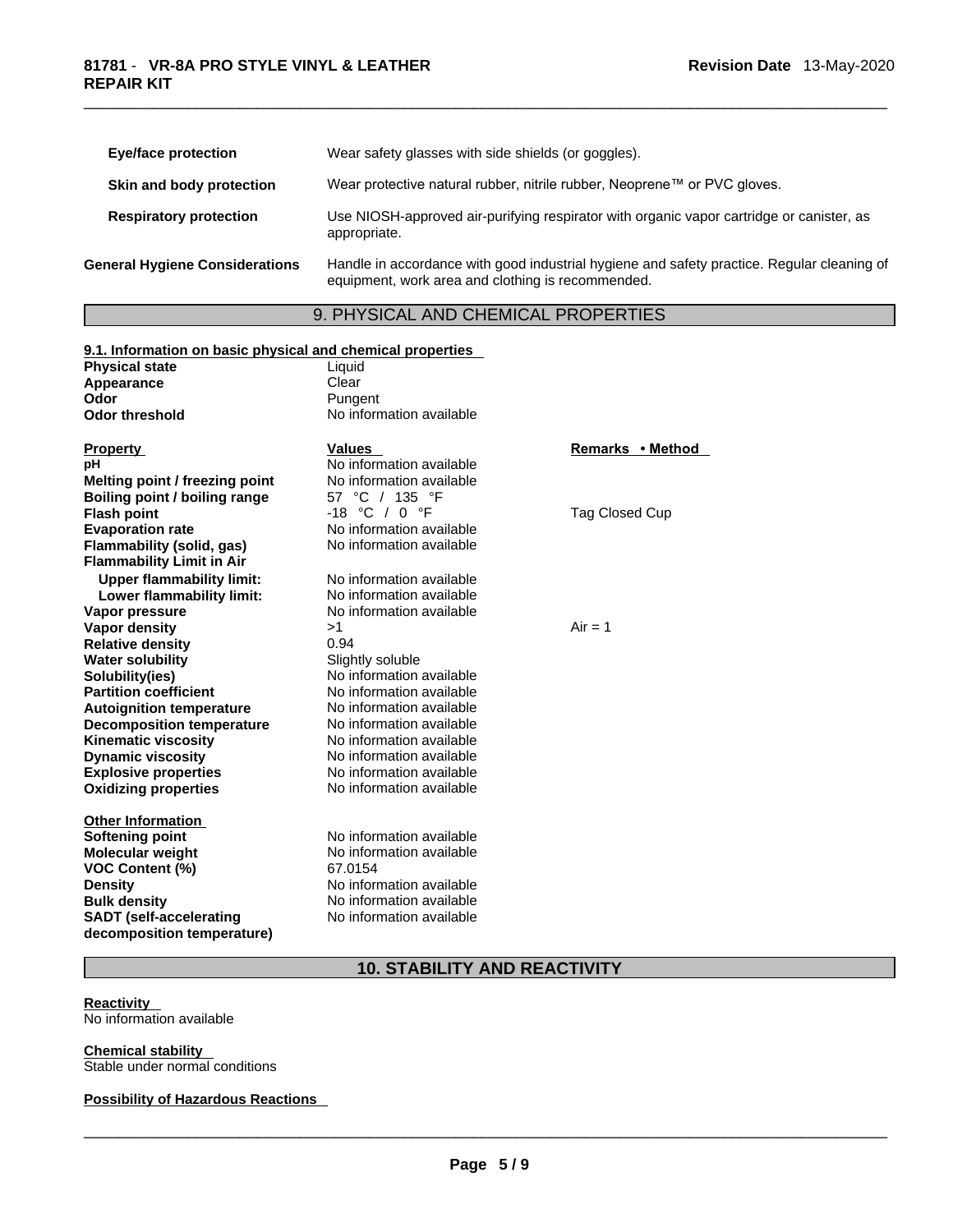## None under normal processing.

#### **Conditions to avoid**

Heat, flames and sparks.

#### **Incompatible materials**

Strong oxidizing agents, Acids, Reducing agents

## **Hazardous Decomposition Products**

Carbon oxides Hydrogen chloride Phosphorus

## **11. TOXICOLOGICAL INFORMATION**

## **Information on likely routes of exposure**

| <b>Inhalation</b>   | Irritating to respiratory system. May cause drowsiness or dizziness.               |
|---------------------|------------------------------------------------------------------------------------|
| Eye contact         | Contact with eyes may cause irritation. May cause redness and tearing of the eyes. |
| <b>Skin contact</b> | May cause skin irritation and/or dermatitis.                                       |
| Ingestion           | Ingestion may cause irritation to mucous membranes.                                |

| <b>Chemical Name</b>    | Oral LD50            | Dermal LD50              | <b>Inhalation LC50</b>                   |
|-------------------------|----------------------|--------------------------|------------------------------------------|
| <b>ACETONE</b>          | $=$ 5800 mg/kg (Rat) | $> 15700$ mg/kg (Rabbit) | (Rat) 8 h<br>$= 50100$ mg/m <sup>3</sup> |
| 67-64-1                 |                      |                          |                                          |
| <b>ITETRAHYDROFURAN</b> | $= 1650$ mg/kg (Rat) |                          | $= 21000$ ppm (Rat) 3 h                  |
| 109-99-9                |                      |                          |                                          |

## **Information on toxicological effects**

**Symptoms** No information available.

## **Delayed and immediate effects as well as chronic effects from short and long-term exposure**

| <b>Sensitization</b>                                                                                                                                                                                                                                                                                                                                                                                                                     |                                         | No information available.                                                                |            |             |  |
|------------------------------------------------------------------------------------------------------------------------------------------------------------------------------------------------------------------------------------------------------------------------------------------------------------------------------------------------------------------------------------------------------------------------------------------|-----------------------------------------|------------------------------------------------------------------------------------------|------------|-------------|--|
| <b>Germ cell mutagenicity</b>                                                                                                                                                                                                                                                                                                                                                                                                            |                                         | No information available.                                                                |            |             |  |
| Carcinogenicity                                                                                                                                                                                                                                                                                                                                                                                                                          |                                         | The table below indicates whether each agency has listed any ingredient as a carcinogen. |            |             |  |
| <b>Chemical Name</b>                                                                                                                                                                                                                                                                                                                                                                                                                     | <b>ACGIH</b>                            | <b>IARC</b>                                                                              | <b>NTP</b> | <b>OSHA</b> |  |
| <b>ITETRAHYDROFURAN</b>                                                                                                                                                                                                                                                                                                                                                                                                                  | A <sub>3</sub>                          | Group 2B                                                                                 |            | X           |  |
| 109-99-9                                                                                                                                                                                                                                                                                                                                                                                                                                 |                                         |                                                                                          |            |             |  |
| ACGIH (American Conference of Governmental Industrial Hygienists)<br>A3 - Animal Carcinogen<br>IARC (International Agency for Research on Cancer)<br>Not classifiable as a human carcinogen<br>Group 2B - Possibly Carcinogenic to Humans<br>OSHA (Occupational Safety and Health Administration of the US Department of Labor)<br>X - Present<br>Central nervous system, Eyes, Respiratory system, Skin.<br><b>Target Organ Effects</b> |                                         |                                                                                          |            |             |  |
| The following values are calculated based on chapter 3.1 of the GHS document.<br>ATEmix (oral)<br><b>ATEmix (dermal)</b><br>ATEmix (inhalation-dust/mist)                                                                                                                                                                                                                                                                                | 3415 mg/kg<br>29853 mg/kg<br>169.9 mg/l |                                                                                          |            |             |  |

## **12. ECOLOGICAL INFORMATION**

## **Ecotoxicity**

0.0185 % of the mixture consists of component(s) of unknown hazards to the aquatic environment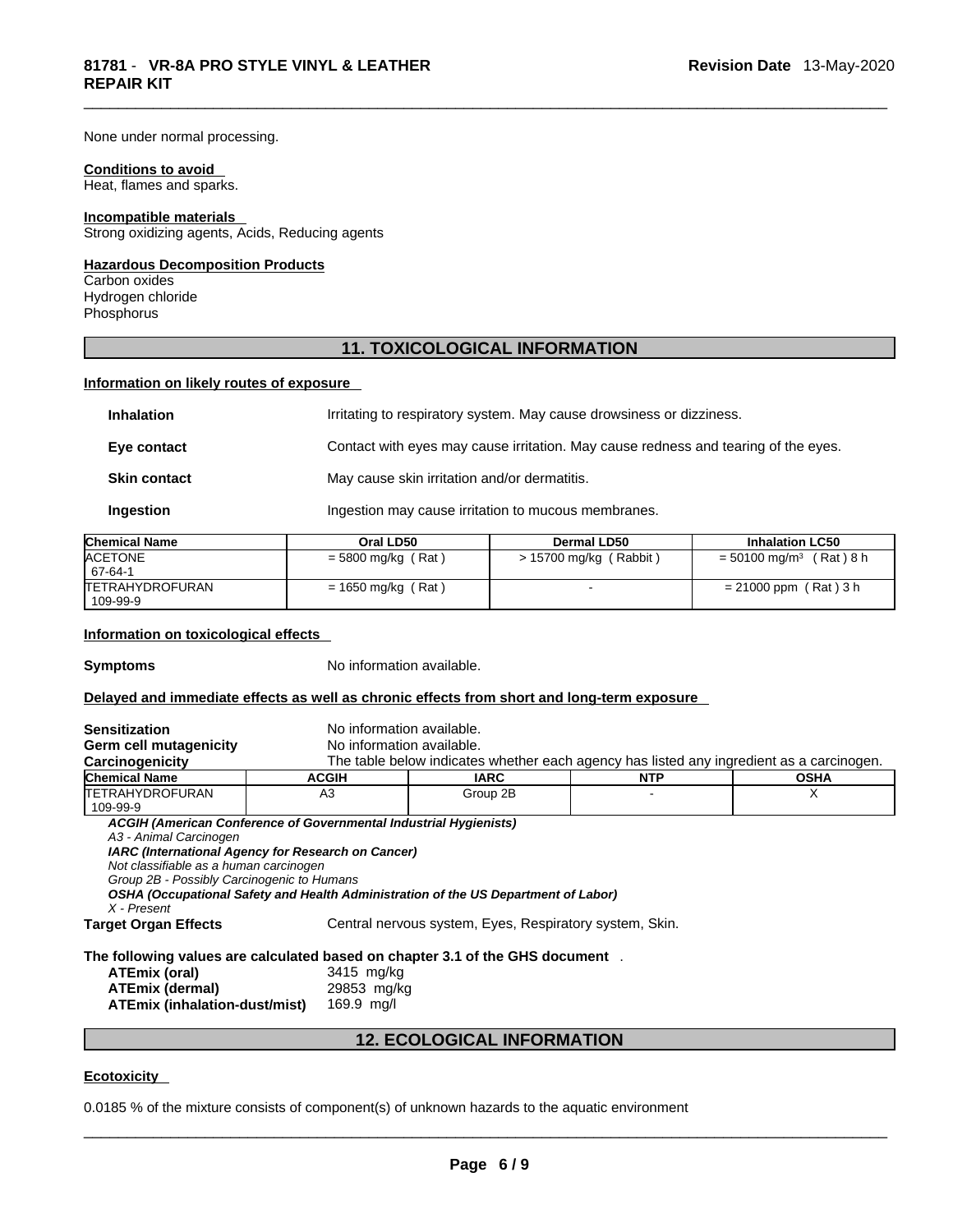## **Persistence and degradability**

No information available.

## **Bioaccumulation**

No information available.

#### **Mobility**

No information available.

| <b>Chemical Name</b>        | <b>Partition coefficient</b> |
|-----------------------------|------------------------------|
| <b>ACETONE</b><br>67-64-1   | $-0.24$                      |
| TETRAHYDROFURAN<br>109-99-9 | 0.45                         |

#### **Other adverse effects**

No information available

## **13. DISPOSAL CONSIDERATIONS**

#### **Waste treatment methods**

| Disposal of wastes            | This material, as supplied, is a hazardous waste according to federal regulations (40 CFR<br>$261$ . |
|-------------------------------|------------------------------------------------------------------------------------------------------|
| <b>Contaminated packaging</b> | Do not reuse container.                                                                              |
| <b>US EPA Waste Number</b>    | D001, U002 U213                                                                                      |

This product contains one or more substances that are listed with the State of California as a hazardous waste.

| <b>Chemical Name</b>   | California Hazardous Waste Status |
|------------------------|-----------------------------------|
| <b>ACETONE</b>         | lgnitable                         |
| 67-64-1                |                                   |
| <b>TETRAHYDROFURAN</b> | Toxic                             |
| 109-99-9               | lanitable                         |

# **14. TRANSPORT INFORMATION**

**DOT** 

| <b>UN/ID No</b><br>Proper shipping name:<br><b>Hazard Class</b><br><b>Packing Group</b><br><b>Emergency Response Guide</b><br><b>Number</b> | 1133<br>Adhesives, Limited Quantity (LQ)<br>3<br>Ш<br>128 |
|---------------------------------------------------------------------------------------------------------------------------------------------|-----------------------------------------------------------|
| IATA<br><b>UN/ID No</b><br>Proper shipping name:<br><b>Hazard Class</b><br><b>ERG Code</b>                                                  | ID 8000<br>Consumer commodity<br>9<br>9L                  |
| <b>IMDG</b><br><b>UN/ID No</b><br>Proper shipping name:<br><b>Hazard Class</b>                                                              | 1133<br>Adhesives, Limited Quantity (LQ)<br>3             |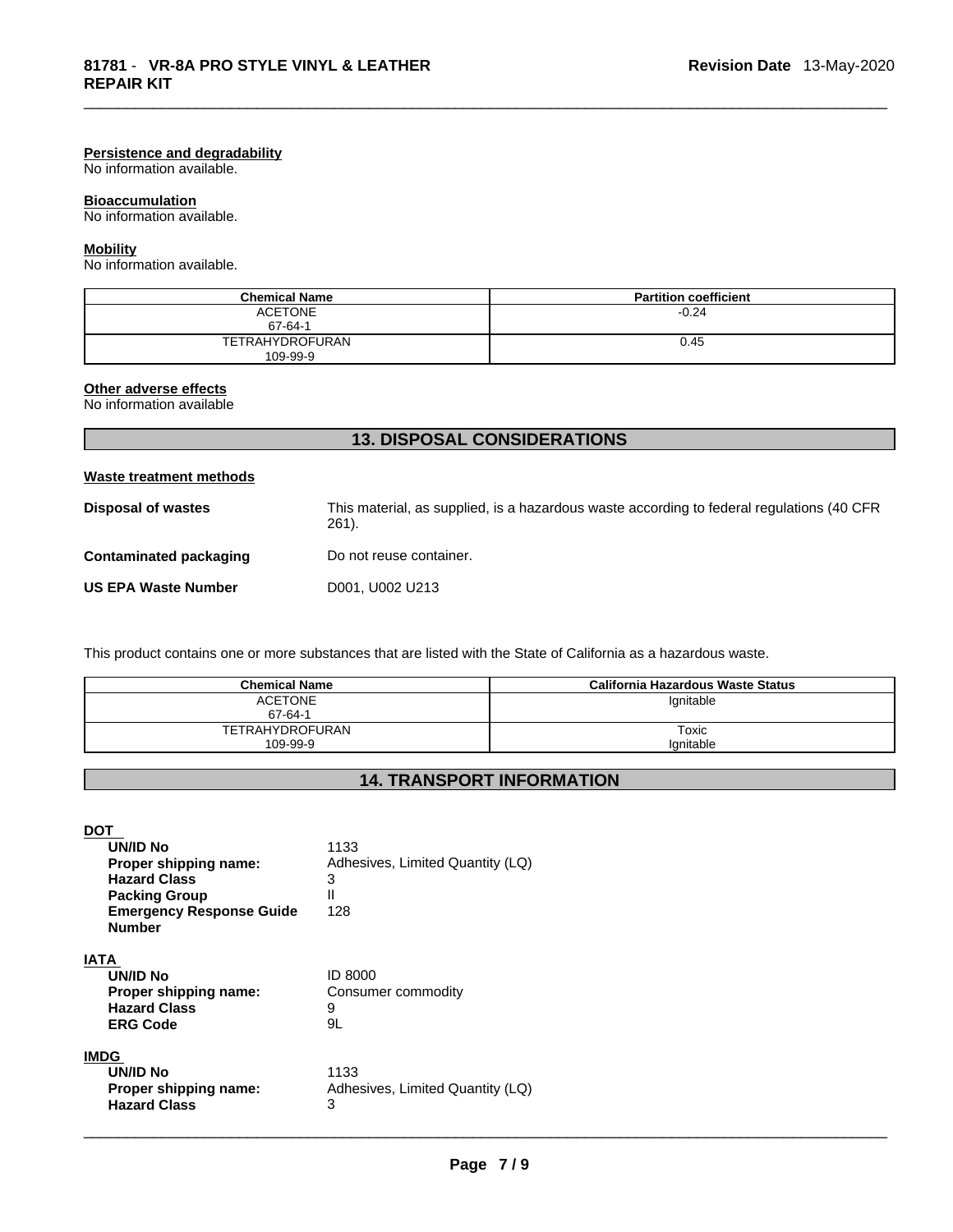| <b>Packing Group</b> |          |
|----------------------|----------|
| EmS-No               | F-E, S-D |

## **15. REGULATORY INFORMATION**

| <b>International Inventories</b> |                   |
|----------------------------------|-------------------|
| <b>TSCA</b>                      | Complies          |
| <b>DSL/NDSL</b>                  | Complies          |
| <b>EINECS/ELINCS</b>             | <b>Not Listed</b> |
| <b>ENCS</b>                      | Complies          |
| <b>IECSC</b>                     | Complies          |
| <b>KECL</b>                      | Complies          |
| <b>PICCS</b>                     | Complies          |
| <b>AICS</b>                      | Not determined    |

 **Legend:** 

**TSCA** - United States Toxic Substances Control Act Section 8(b) Inventory

**DSL/NDSL** - Canadian Domestic Substances List/Non-Domestic Substances List

 **EINECS/ELINCS** - European Inventory of Existing Chemical Substances/European List of Notified Chemical Substances

**ENCS** - Japan Existing and New Chemical Substances

**IECSC** - China Inventory of Existing Chemical Substances

**KECL** - Korean Existing and Evaluated Chemical Substances

**PICCS** - Philippines Inventory of Chemicals and Chemical Substances

**AICS** - Australian Inventory of Chemical Substances

## **US Federal Regulations**

#### **SARA 313**

Section 313 of Title III of the Superfund Amendments and Reauthorization Act of 1986 (SARA). This product does not contain any chemicals which are subject to the reporting requirements of the Act and Title 40 of the Code of Federal Regulations, Part 372

#### **SARA 311/312 Hazard Categories**

| Acute health hazard               | Yes |
|-----------------------------------|-----|
| <b>Chronic Health Hazard</b>      | Yes |
| Fire hazard                       | Yes |
| Sudden release of pressure hazard | No. |
| <b>Reactive Hazard</b>            | No  |

## **CWA** (Clean Water Act)

This product contains the following substances which are regulated pollutants pursuant to the Clean Water Act (40 CFR 122.21 and 40 CFR 122.42)

## **CERCLA**

This material, as supplied, contains one or more substances regulated as a hazardous substance under the Comprehensive Environmental Response Compensation and Liability Act (CERCLA) (40 CFR 302)

| <b>Chemical Name</b>   | <b>Hazardous Substances RQs</b> | <b>CERCLA/SARA RQ</b> | <b>Reportable Quantity (RQ)</b> |
|------------------------|---------------------------------|-----------------------|---------------------------------|
| <b>ACETONE</b>         | 5000 lb                         |                       | RQ 5000 lb final RQ             |
| 67-64-1                |                                 |                       | RQ 2270 kg final RQ             |
| <b>TETRAHYDROFURAN</b> | 1000 lb                         |                       | RQ 1000 lb final RQ             |
| 109-99-9               |                                 |                       | RQ 454 kg final RQ              |

## **US State Regulations**

## **California Proposition 65**

This product contains the following Proposition 65 chemicals

## **U.S. State Right-to-Know Regulations**

| <b>Chemical Name</b> | <b>New Jersey</b> | <b>Massachusetts</b> | Pennsylvania |
|----------------------|-------------------|----------------------|--------------|
| <b>ACETONE</b>       |                   |                      |              |
| 67-64-1              |                   |                      |              |
| TETRAHYDROFURAN      |                   |                      |              |
| 109-99-9             |                   |                      |              |